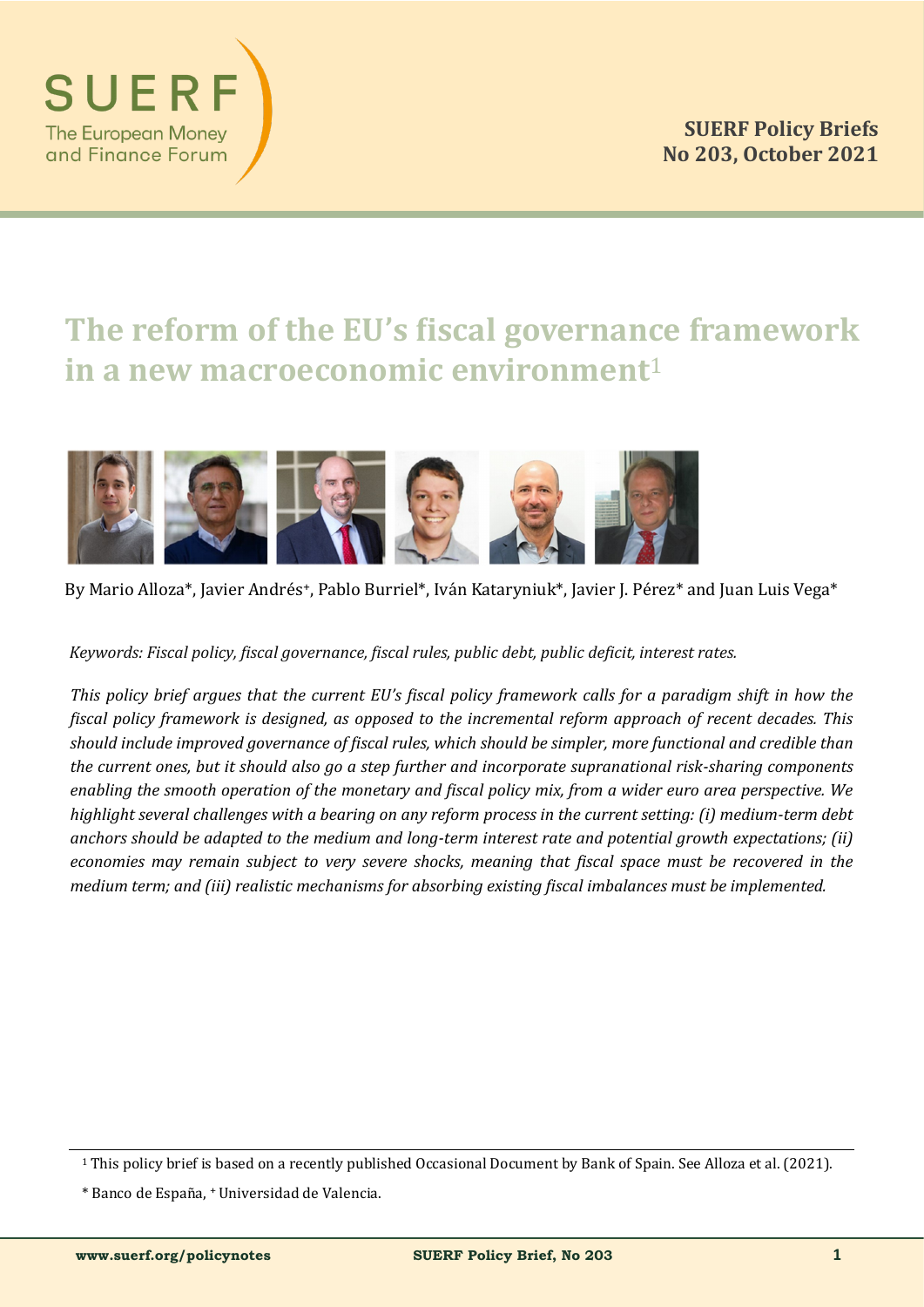**There is a broad consensus on the need to reform the fiscal governance framework in the European Union (EU)**. <sup>2</sup> While the available evidence shows the benefits of having a reference framework of national fiscal rules in the euro area, such as that provided by the Stability and Growth Pact (SGP),<sup>3</sup> the consensus on the need for reform is based on the shared perception that the current system has been unable to achieve its two main objectives: (i) to turn countercyclicality into a *benchmark* for fiscal policies, which would have enabled space to be created during upswings for use in downturns, in particular in severe crises such as the global financial crisis and the recent health crisis;<sup>4</sup> and (ii) to provide a fiscal policy stance that is consistent with the macroeconomic needs of the euro area as a whole.

**In February 2020 the European Commission (EC) launched a public consultation to set in motion a reform of the fiscal framework, that is expected to be re-launched soon after the resolution of the health crisis**. The debate on the need for reform is nothing new; it has gone hand in hand with discussions on the operation and application of the SGP and progress towards greater euro area integration in recent decades.<sup>5</sup> In light of the health crisis, the SGP's general escape clause was activated and no date has been set for the return to normalcy. The clause allows Member States to undertake budgetary measures to deal adequately with extraordinary shocks, within the corrective and preventive procedures of the SGP. According to the EC, the decision to deactivate the general escape clause should be taken based on an overall assessment of the state of the economy based on quantitative criteria, with the level of economic activity in the EU compared to pre-crisis levels as the key quantitative criterion. Thus, on the basis of the EC's Spring 2021 Economic Forecast, the general escape clause will continue to be applied in 2022 and is expected to be deactivated as of 2023.

**The debate on the reform of the fiscal governance framework in the EU is raging, with several different contributions being made. These can be grouped into three blocks**. First, the proposals for simplifying the fiscal rules and strengthening their governance arrangements6. Second, the need to incorporate new supranational fiscal policy components that contribute to the euro area's macroeconomic stabilisation is underscored7. Lastly, proposals suggest the reforms in the fiscal arm need to be part of, and contribute to, a more ambitious process to implement the reforms required to complete an optimally functioning monetary union8.

<sup>6</sup> See Martin et al. (2021).

<sup>&</sup>lt;sup>2</sup> See, among others, Andrle et al. (2015), Hernández de Cos and Pérez (2015), Beestma et al. (2018), Banco de España (2017), Benassy-Quéré et al. (2018), Eyraud et al. (2018), Rodríguez and Cuerpo (2019), Gaspar (2020), Thygesen et al. (2020), European Commission (2020a), European Fiscal Board (2020), Martin et al. (2021), Martínez Mongay et al. (2021) and the sequence of comments on the VoxEU website on the EU Economic Policy and [Architecture after Covid](https://voxeu.org/debates/euro-area-reform) debate moderated by J. Pisani-Ferry and J. Zettelmeyer.

<sup>3</sup> See Kopits (2001) for a methodological discussion on the benefits and desirable features of fiscal rule frameworks from a general perspective.

<sup>4</sup> J. Galí and R. Perotti (2003) show how SGP signatories' discretionary fiscal policy became more countercyclical after the pact's first years in force than in the preceding decades. However, Larch et al. (2021) show how fiscal policy has been procyclical in the EU (and in a broader set of advanced countries) in recent decades. According to this study, compliance with fiscal rules makes fiscal policy more countercyclical.

<sup>&</sup>lt;sup>5</sup> See Brunila et al. (2001) for a review of the earliest debate. González-Páramo (2005) provides a comprehensive overview of the initial conceptual discussions about the fiscal rules framework and its interaction with monetary policy.

<sup>&</sup>lt;sup>7</sup> See Banco de España (2017).

<sup>&</sup>lt;sup>8</sup> See Banco de España (2017), Gordo and Kataryniuk (2019) and Burriel et al. (2020).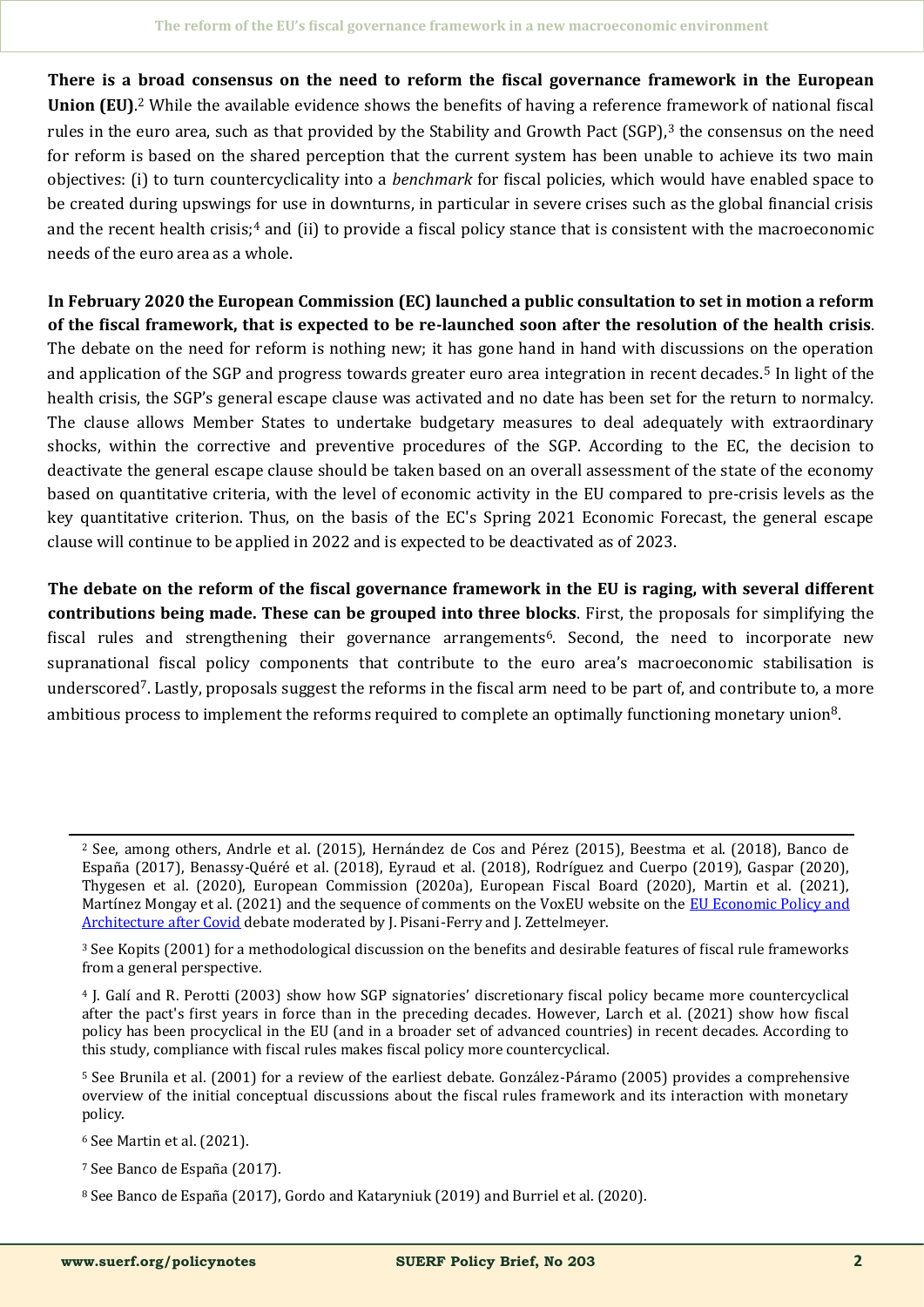**Irrespective of their political feasibility, these proposals do not easily fit the current macroeconomic environment**. The setting for this necessary reform bears little resemblance to that of the 1990s, when the cornerstones of the current model for euro area fiscal policy coordination were laid. Over recent decades, farreaching structural trends, such as digitalisation, globalisation, climate change and population ageing, have emerged or taken hold. These trends are largely triggering lower natural rates of interest and influencing potential output growth rates, at least in advanced economies. Also, after the Great Moderation, the European and world economy has, over the last 15 years, suffered particularly severe global shocks.

**On the one hand, the quantitative limits of Maastricht Treaty were defined taking into account, approximately, the average economic situation at the end of the 1990s**. Assuming potential growth of 2% and an inflation target of 2%, a budget deficit limit of 3% of GDP would stabilise the ratio of government debt to GDP at 60%. These reference values were set uniformly for all EU Member States. Around the time the SGP came into force, the *r-g* differential was positive, at close to 2 pp on average in the period 1995-1999. As a result, the medium-term stabilisation of existing government debt levels at around 60% (with inflation of 2%, i.e. the ECB's target) was consistent with running an overall budget balance of around -3% of GDP. In the current context, however, and given the budget deficit reference value of 3% of GDP, the trend towards negative *r-g* differentials would be consistent with government debt levels stabilising at a higher percentage of economic output (see **Chart 1**).



SOURCE: EC.

**On the other hand, the current high levels of government debt evidence the difficulties of transitioning to the medium-term debt anchors**. At present, converging towards a debt-to-GDP ratio of 60% would call for a concerted and constant fiscal effort over a prolonged time frame, thereby also limiting fiscal policy's stabilisation capacity for the duration of the adjustment process. Thus, using the historical average values of real growth, inflation and interest rates, the euro area would need to maintain a fiscal surplus of 1.1% of GDP over 20 years in order to reduce the debt ratio to 60% (see **Chart 2**). This is substantially higher than the average primary deficit of 0.4% of GDP observed for the euro area as a whole since 1995. This is especially relevant given the need to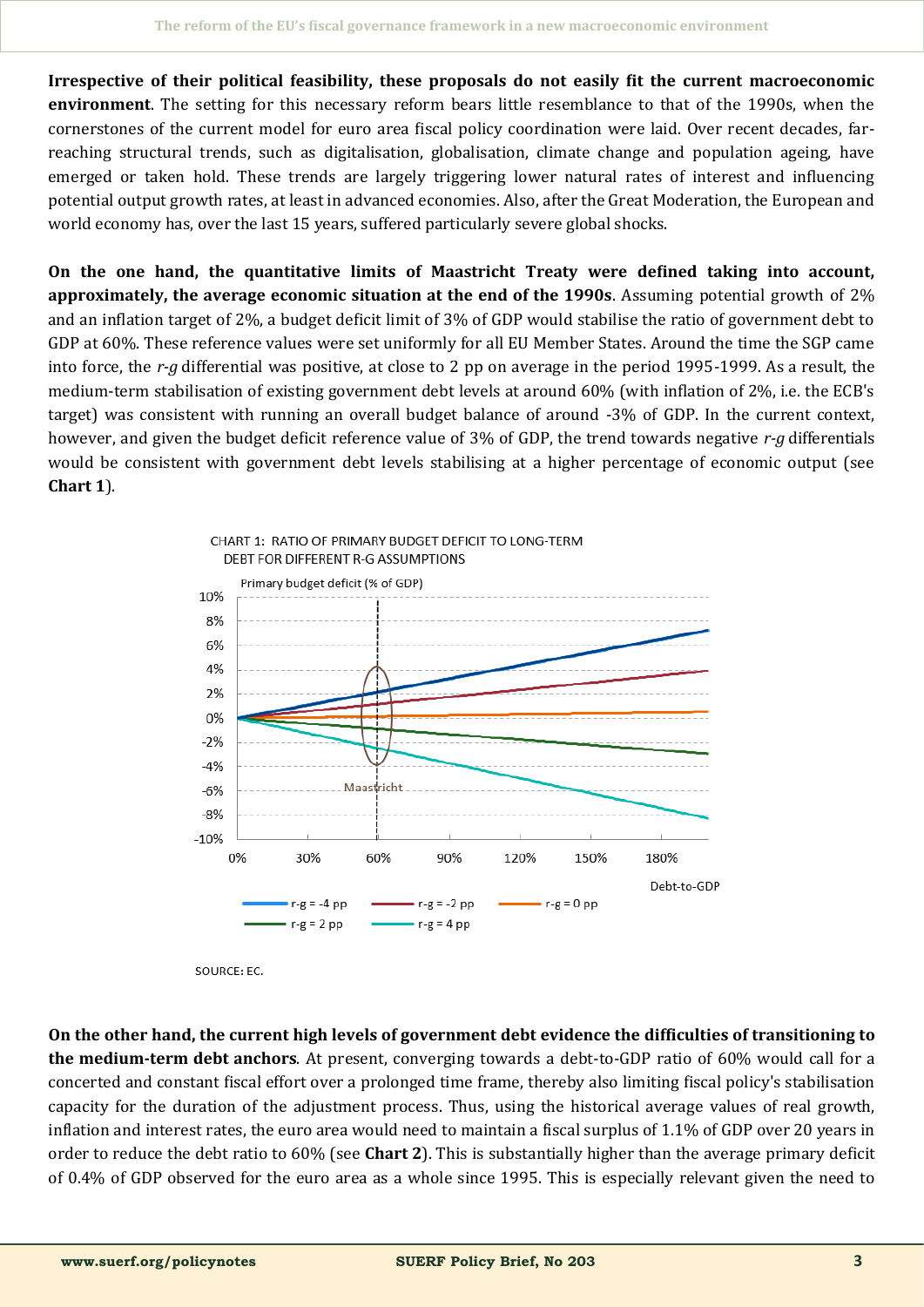recoup fiscal policy space in the medium term. Following an economic crisis, public finances tend to deteriorate as fiscal policy is used to stabilise the economy. The trajectory towards fiscal consolidation should take into account the likelihood of a further economic crisis and the fiscal room for manoeuvre needed to combat it. This headroom could be quantified in a highly stylised form, using the average change in the government debt ratio in the five years following an economic crisis. From a historical perspective, this change in the government debt ratio has been close to 20 pp for the euro area as a whole, although there is a high degree of cross-country heterogeneity, largely reflecting differing output volatility and other specific factors (see **Table 1**). In view of the difficulty faced by countries in achieving the fiscal buffer needed to attain appropriate economic stabilisation in the event of a recession, it is worth discussing the part that supranational headroom could play in the transition towards healthier fiscal positions. Moreover, an institution like the ESM could play a significant role in mitigating potential sovereign risks, acting as a backstop in the event of shocks affecting some countries.



SOURCE: EC.

(a) The calculations assume average growth for real GDP, nominal GDP and inflation according to their 1995-2021 average. For the implicit interest rate on government debt, the average value for 2019-2021 is assumed.

#### TABLE 1: AVERAGE INCREASE IN GOVERNMENT DEBT IN HISTORICAL RECESSIONS (a)

|                              | Average impact | Maximum impact |
|------------------------------|----------------|----------------|
| Euro area (weighted average) | 20.2           | 25.6           |
| Germany                      | 9.5            | 16.9           |
| France                       | 21.1           | 26.1           |
| Italy                        | 19.9           | 28.6           |
| Spain                        | 39.3           | 61.0           |
| EU: arithmetic mean          | 18.3           | 31.6           |
| EU: 25th percentile          | 10.0           | 15.9           |
| EU: 75th percentile          | 24.1           | 42.4           |

SOURCE: Own calculations drawing on EC data.

(a) The average impact is calculated as the average change in debt observed over a five-year time horizon from the onset of an economic crisis. The maximum impact shows the highest value of the change in debt during that period. An economic crisis is deemed a period in which there is at least one year of negative real GDP growth during a five-year time window. A sample period running from 1995 to 2021 is used for the analysis.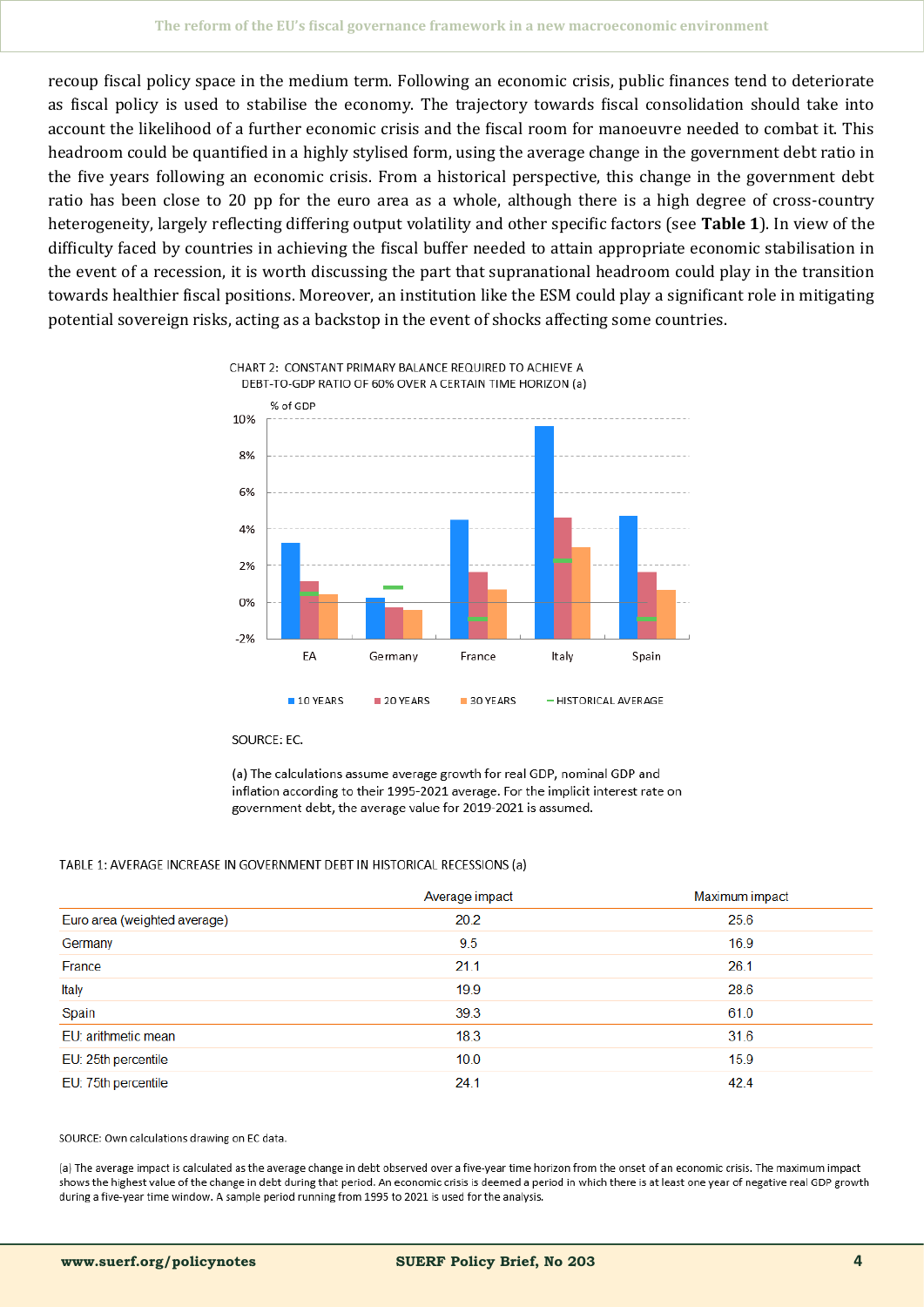**Additionally, an appropriate framework for the interaction of fiscal and monetary policy needs to be desgined**. The latest economic crises have shown the multiple ways in which fiscal and monetary policy can interact. First, monetary policy can provide fiscal policy with room for manoeuvre.<sup>9</sup> Second, when interest rates are at their lower bound, countercyclical fiscal policy complements monetary policy.<sup>10 11</sup> At the same time, fiscal policy can also help make monetary policy more effective, in an environment of persistently low inflation, by pushing the natural rate of interest upwards12. In any event, the requirements for effective fiscal stabilitisation for the monetary union as a whole are more demanding than the framework for policy coordination between Member States in the current setting for a number of reasons. First, because current rules do not envisage mechanisms for correcting national measures that are judged to be incompatible with the overall desired fiscal stance. And second, because having an appropriate union-wide fiscal stance does not guarantee that individual fiscal policies are adequate for the national fiscal sustainability and cyclical stabilisation targets, as has been observed in recent years. A possible way forward out of this coordination problem could be to establish a central mechanism entrusted with setting the euro area's overall fiscal policy stance, with national authorities carrying out their actions autonomously and in strict compliance with SGP rules.

**The new global macroeconomic environment and the experience of the last 25 years warrant a paradigm shift in the design of the governance framework, as opposed to the incremental approach of recent decades**. This should include improved governance of fiscal rules, which should be simpler and more functional and credible than the current ones, but it should also go a step further and incorporate supranational risk-sharing components enabling the smooth operation of the monetary and fiscal policy mix, from a wider euro area perspective. Also, the medium-term anchors should be adapted to the specific interest rate and potential growth environment at each point in time, recognise that economies may continue to be subject to very severe shocks and, at the same time, develop realistic mechanisms for absorbing existing fiscal imbalances. Nonetheless, the foregoing should take into account the need to recover fiscal space in the medium term, which entails application of a prudent, transparent and credible fiscal policy framework. ∎

### **References**

Altavilla, C., M. Boucinha and Peydro, J. (2018). "Monetary policy and bank profitability in a low interest rate environment". Economic Policy, Volume 33, Issue 96, pp. 531– 586.

Alloza, M., Andrés, J., Burriel, P., Kataryniuk, I., Pérez, J. J. and J. L. Vega (2021). "[The reform of the European Union](https://www.bde.es/f/webbde/SES/Secciones/Publicaciones/PublicacionesSeriadas/DocumentosOcasionales/21/Files/do2121e.pdf)'s [fiscal governance framework in a new macroeconomic environment](https://www.bde.es/f/webbde/SES/Secciones/Publicaciones/PublicacionesSeriadas/DocumentosOcasionales/21/Files/do2121e.pdf)", Occasional Paper No 2121, Banco de España.

Andrés, J., P. Burriel and W. Shi (2020). "Debt sustainability and fiscal space in a heterogeneous Monetary Union: normal times vs the zero lower bound", *Working Paper* No 2001, Banco de España.

Andrle, M., J. Bluedorn, L. Eyraud, T. Kinda, P. K. Brooks, G. Schwartz and A. Weber (2015). "Reforming Fiscal Governance in the European Union", *IMF Staff Discussion Note* 15/09.

Arce, O., S. Hurtado and C. Thomas (2016). "Policy Spillovers and Synergies in a Monetary Union", *International Journal of Central Banking*, 12(3), pp. 219-277.

Banco de España (2017). Chapter 4, "Fiscal policy in the euro area", of *Annual Report 2016*.

*continued*

<sup>10</sup> See Christiano et al. (2011) and Arce et al. (2016).

<sup>11</sup> Moreover, fiscal policy should ensure central banks' capacity to implement their non-standard policies and, in particular, their viability, by preserving the value of their massive purchases of government debt, i.e. by guaranteeing that government debt is a safe asset.

 $12$  Leeper et al (2010) and Fournier (2016).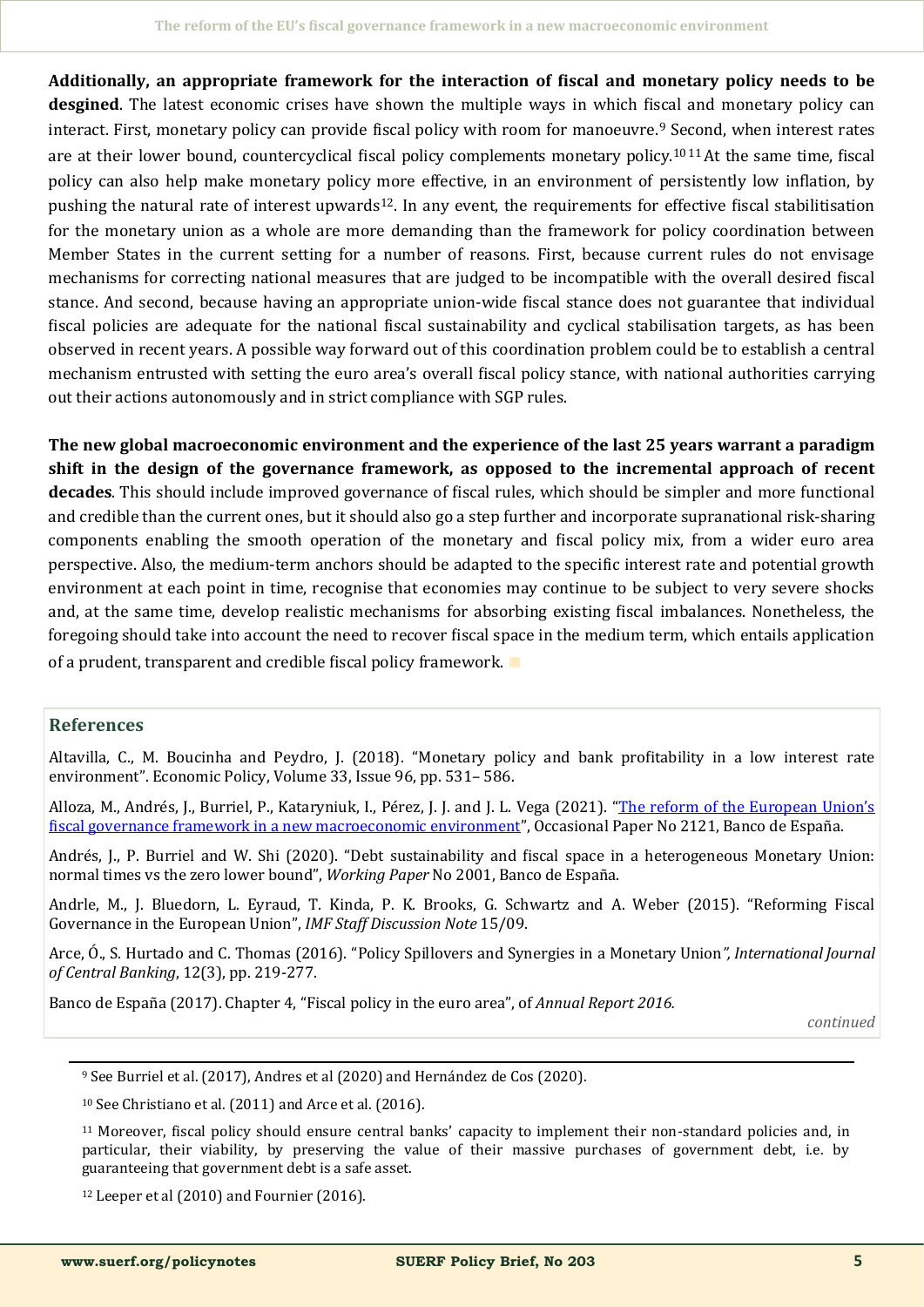Beetsma, R., N. Thygesen, A. Cugnasca, E. Orseau, P. Eliofotou and S. Santacroce (2018). "Reforming the EU fiscal framework: A proposal by the European Fiscal Board", VoxEU.org, 26 October.

Bénassy-Quéré, A. et al. (2018). "Reconciling risk sharing with market discipline: A constructive approach to euro area reform", *CEPR Policy Insight* No 91.

Brunila, A., M. Buti and D. Franco (eds.) (2001). *The stability and growth pact: the architecture of fiscal policy in EMU*, Springer.

Burriel, P., F. Martí and J. J. Pérez (2017). "The impact of unconventional monetary policy on euro area public finances", *Economic Bulletin*, Banco de España.

Burriel, P., P. Chronis, M. Freier, S. Hauptmeier, L. Reiss and D. Stegarescu (2020). "A fiscal capacity for the euro area: lessons from existing fiscal-federal systems", Occasional Paper No 2009, Banco de España.

Christiano, L., M. Eichenbaum and S. Rebelo (2011). "When Is the Government Spending Multiplier Large?", *Journal of Political Economy*, 119(1), pp. 78–121.

European Commission (2020a). "Communication on Economic Governance Review – Report on the application of Regulations (EU) No 1173/2011, 1174/2011, 1175/2011, 1176/2011, 1177/2011, 472/2013 and 473/2013 and on the suitability of Council Directive 2011/85/EU", Brussels.

European Fiscal Board (2020). *Annual Report*.

Eyraud, L., M. X. Debrun, A. Hodge, V. D. Lledo and M. C. A. Pattillo (2018). "Second-generation fiscal rules: Balancing simplicity, flexibility, and enforceability", *International Monetary Fund*.

Fournier, J. (2016). "The positive effect of public investment on potential growth", *Working Paper* No 1347, OECD Economics Department.

Galí, J. and R. Perotti (2003). "Fiscal Policy and Monetary Integration in Europe", *Economic Policy*, October, pp. 533-572.

Gaspar, V. (2020). "Future of Fiscal Rules in the Euro Area", Keynote speech at workshop on "Fiscal Rules in Europe: Design and Enforcement" organised by DG ECFIN. Brussels. Available at: [https://www.imf.org/en/ News/](https://www.imf.org/en/%20News/Articles/2020/01/28/sp012820-vitor-gaspar-fiscal-rules-in-europe) [Articles/2020/01/28/sp012820](https://www.imf.org/en/%20News/Articles/2020/01/28/sp012820-vitor-gaspar-fiscal-rules-in-europe)-vitor-gaspar-fiscal-rules-in-europe

González-Páramo, J. M. (2005). "The reform of the Stability and Growth Pact: an assessment", speech at the conference on "New Perspectives on Fiscal Sustainability", Frankfurt, 13 October.

Gordo, E. and I. Kataryniuk (2019). "Towards a more resilient euro area", *Economics and Business Letters*, 8, pp. 106- 114.

Hernández de Cos, P. (2020). "The European response to the COVID-19 crisis". Opening address - Fundación Internacional Olof Palme Conference, 13 November.

Hernández de Cos, P. and J. J. Pérez (2015). "*i* De la reforma del pacto de estabilidad a la unión fiscal?", *Euro Yearbook* 2015, pp. 209-222.

Kopits, G. (2001). "Fiscal Rules: Useful Policy Framework or Unnecessary Ornament?", *IMF Working Paper* No 01/145.

Larch, M., E. Orseau, and W. van der Wielen (2021). "Do EU fiscal rules support or hinder counter-cyclical fiscal policy?", *Journal of International Money and Finance*, 112, 102328.

Leeper, E. M., T. B. Walker and S. C. S. Yang (2010). "Government Investment and Fiscal Stimulus", *Journal of Monetary Economics*, 57, pp. 1000-1012.

Martin, P., J. Pisani-Ferry and X. Ragot (2021). "Reforming the European Fiscal Framework", *Les notes du conseil d'analyse économique* no 63.

Martínez Mongay, C., E. Feás, M. Otero Iglesias and F. Steinberg (2021). "Elementos de discusión para una reforma de la gobernanza de la Unio n Econo mica y Monetaria", *Documento de Trabajo* 4/2021, Real Instituto Elcano.

Rodríguez, L. and C. Cuerpo (2019). "Some elements for a revamped fiscal framework for Spain", *Working Papers*, No 2018/03, Autoridad Independiente de Responsabilidad Fiscal.

Thygesen, N., R. Beetsma, M. Bordignon, X. Debrun, M. Szczurek, M. Larch, M. Busse, M. Gabrijelcic, L. Jankovics and S. Santacroce (2021). "High debt, low rates, and tail events: rules-based fiscal frameworks under stress", VoxEU.org. Available at: [https://voxeu.org/article/rules](https://voxeu.org/article/rules-based-fiscal-frameworks-under-stress)-based-fiscal-frameworks-under-stress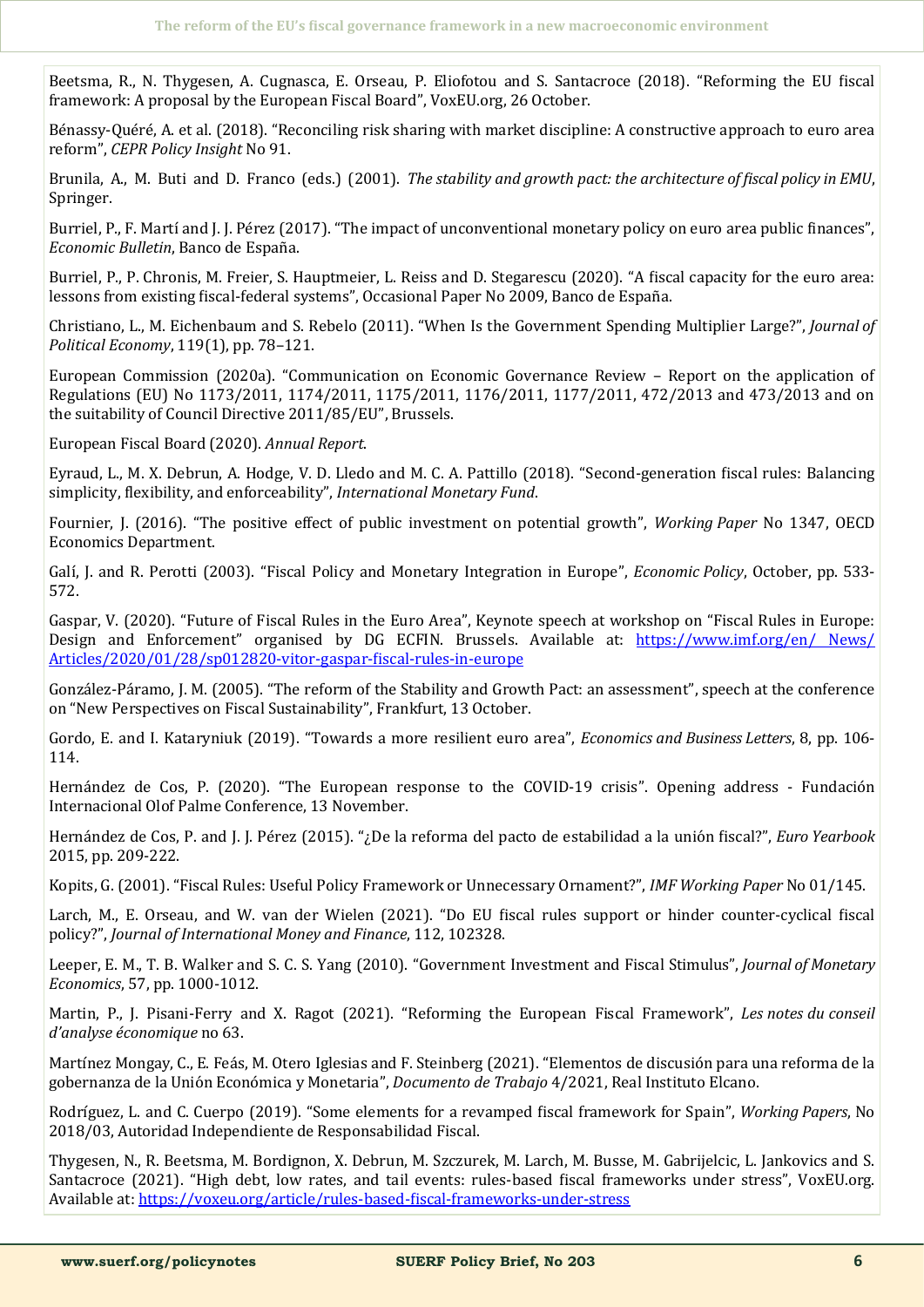#### **About the authors**

*Mario Alloza is an Economist in the DG Economics, Statistics and Research at the Bank of Spain, since 2016. He holds a PhD in Economics from University College London. His interests focus on macroeconomics, applied econometrics and fiscal policy (see: [www.marioalloza.com\)](http://www.marioalloza.com).* 

*Javier Andrés is a Professor of Economics at the University of Valencia since 1991 and holds a Master's degree in Economics from the London School of Economics, where he was visiting researcher at the Center for Economic Performance. He is a research consultant at the Bank of Spain and member of the Advisory Board of the Independent Authority for Fiscal Responsibility. His research interests include economic growth, fiscal and monetary policies, and the effect of financial frictions on macroeconomic stability (see: [https://www.uv.es/jandres/JANDRES\\_CV\\_WEB.pdf](https://www.uv.es/jandres/JANDRES_CV_WEB.pdf) ).*

*Pablo Burriel is Head of the Euro Area Economic Analysis Division at the Banco de España and member of the Working Group on Public Finance of the Eurosystem. Previously, he has held, amongst other, the position of Head of the Fiscal Policy unit and senior economist at the Euro area and modelling divisions at the Banco, senior economist at the Economic Office of the President of Spain, economist at the Bank of England and teacher at the University of Valencia. His interests focus on macroeconomics, fiscal and monetary policies. He contributes regularly to policy and academic conferences and publications (see: [shorturl.at/bdwyK\).](https://scholar.google.com/citations?user=-FQk0L4AAAAJ&hl=en)*

*Iván Kataryniuk is Head of European and Global Policies at the Bank of Spain. Previously, he worked as a senior economist in charge of the economic outlook of Latin American economies at the same institution, and as an economist for the Economic Office of the President. He holds a MSc in Economics and Finance from CEMFI.*

*Javier J. Pérez is Director of the International Economics and Euro Area Department of the Bank of Spain, and member of the International Relations Committee of the Eurosystem. Before joining the Bank of Spain in 2008, he worked at other institutions, including the European Central Bank, the University Pablo de Olavide of Seville (Spain), the Research foundation centrA (within the Spanish regional public administration), and the University Complutense of Madrid. He holds a Ph.D. in Economics (with distinction) from this latter University. Javier has also been member of the Monetary Policy Committee of the Eurosystem, and of its substructure dealing with public finances, the Working Group on Public Finance. He contributes regularly to policy and academic conferences and publications (see: [http://bit.ly/JavierJPerez\).](http://bit.ly/JavierJPerez)*

*Juan Luis Vega is Advisor in the Directorate of Internacional Economics and Euro Area at Banco de España, where he has previously worked as Head of Monetary Policy and European Affairs. Before that, he worked as an economist at the European Monetary Institute and as Senior Advisor to the DG of Research at the European Central Bank. Juan Luis has been Alternate Member of the Economic and Financial Committee of the EU and a member of the SUERF Council of Managament. He holds a MSc in Economics and Finance from CEMFI.*